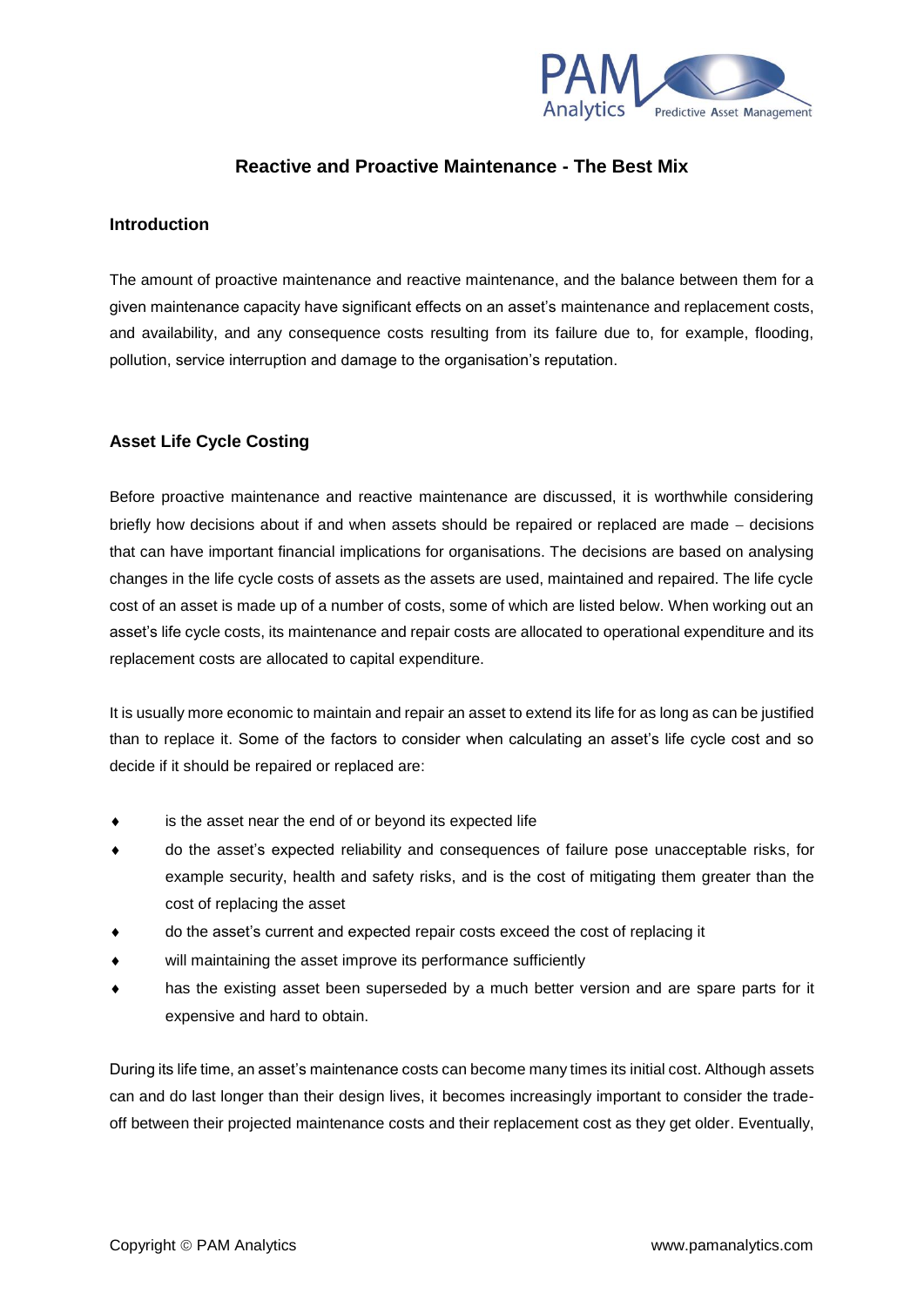a time will come when it will be more economic to replace the asset than to continue maintaining and repairing it. The life cycle cost profile can be used to determine this time.

#### **Proactive Maintenance and Reactive Maintenance**

A purely proactive maintenance policy is the ideal policy but unachievable because assets will always fail unexpectedly however good the maintenance policy and so require reactive maintenance. A proactive maintenance policy based on predictive analytics to determine which assets should be scheduled for maintenance should be the aim. This approach will not remove totally the need for reactive maintenance but it will minimise the occurrence of reactive failures. The minimisation is subject to operational and other constraints, for example the organisation's maintenance capacity and attitude to the risk of asset failure. The Asset Survival Simulations module in **PAM** (see *Asset Survival Simulations Module* in [PAM Modules\)](http://www.pamanalytics.com/PAM_modules.html) considers these and other factors when working out the optimal asset management policy.

Figure 1 summarises the trade-off between proactive maintenance and reactive maintenance. The key difference between them is that reactive maintenance asks questions about the past whereas proactive maintenance asks questions about the future.



#### **Figure 1**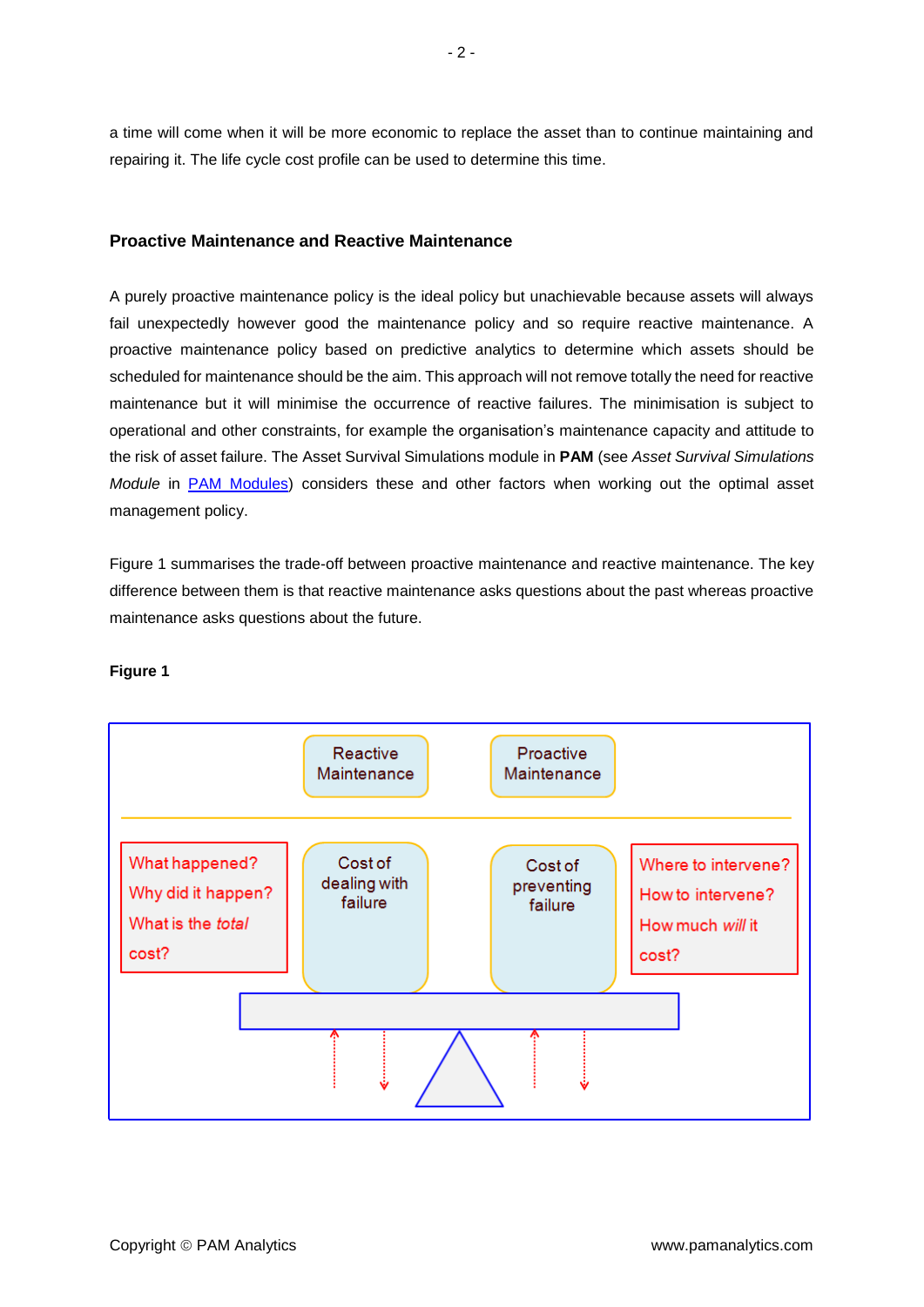The analysis presented in this paper shows that as the proportion of proactive maintenance increases, the total asset maintenance and replacement cost decreases. Before considering maintenance policies that involve both types of policy, it is best to first consider each maintenance policy alone.

For simplicity, all the analyses use average asset maintenance costs rather than differentiating them by asset type, etc.

#### **Reactive Maintenance Only**

In a purely reactive maintenance policy assets are repaired or replaced after they fail. In effect, the policy looks backwards rather than forwards − 'after the event' maintenance. A purely reactive maintenance policy has the following features:

- maintenance prioritisation is rule-based, for example on the severity of the consequences of asset failure, but does not consider the current risks of asset failure
- very high asset maintenance costs
- very high asset replacement costs
- very high consequence costs due to, for example, pollution, flooding and service interruption, and fines from regulators for breaching environmental limits or service targets
- takes much longer than proactive maintenance.

Let:

- *no\_asset\_failures* be the number of assets that failed in a particular month
- *max\_capacity* be the maximum number of assets that can have reactive maintenance in a month
- *cost\_reactive\_maintenance* be the average asset reactive maintenance cost.

# IF *no\_asset\_failures* <= *max\_capacity*:

*cost\_of\_asset\_failure* = (*no\_asset\_failures × cost\_reactive\_maintenance*) + *consequence\_costs*.

# IF *no\_asset\_failures* > *max\_capacity*:

*cost\_of\_asset\_failure* = (*max\_capacity × cost\_reactive\_maintenance*) + *costs due to work that is not carried out in the current month and work that was not carried in previous months*.

It is clear that if the maintenance capacity is too low, a reactive only maintenance policy can quickly lead to an ever increasing work load and costs.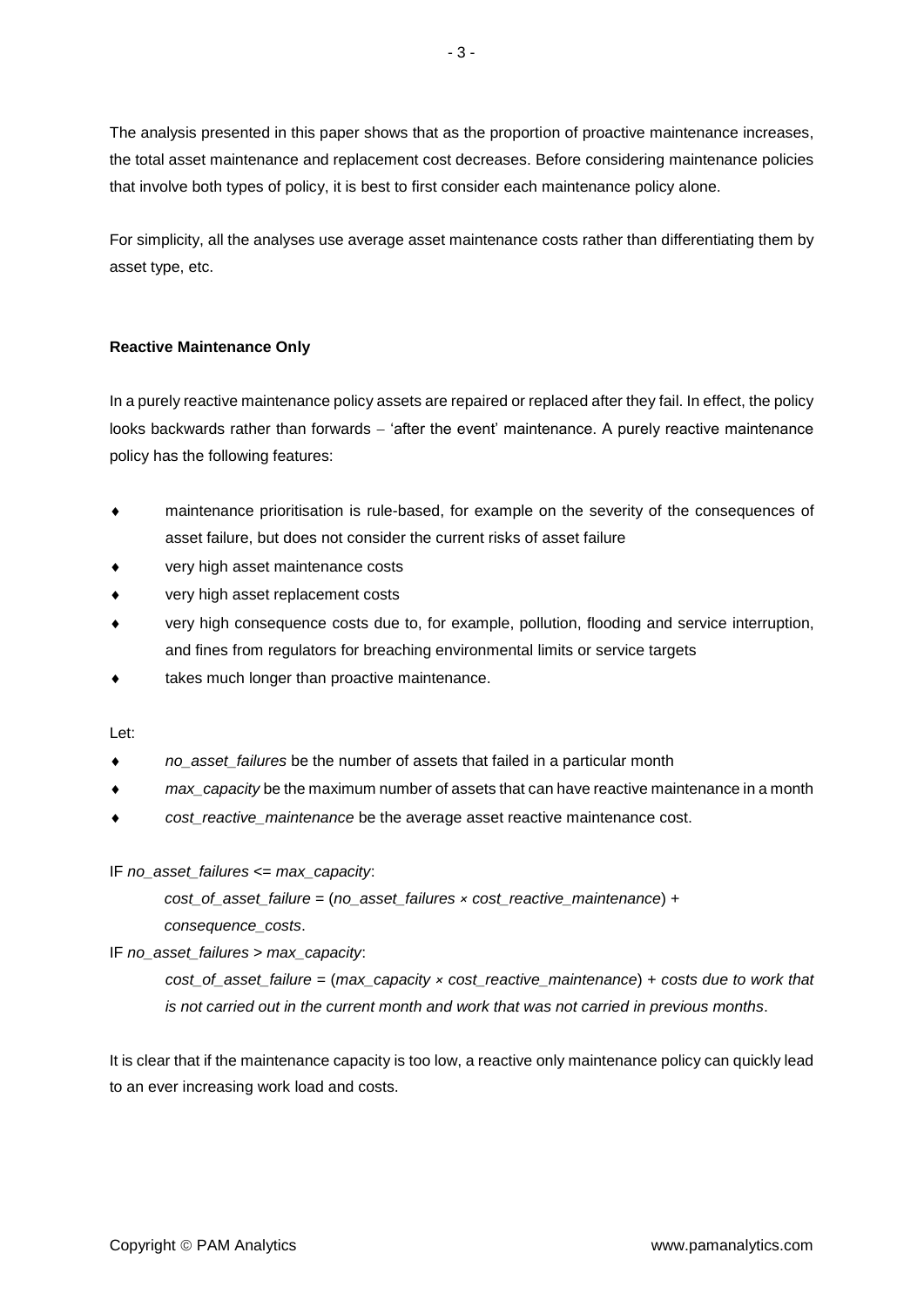#### **Proactive Maintenance Based on Predictive Analytics**

In a purely proactive maintenance policy assets are maintained to reduce their risk of failure. Predictive analytics can be used to optimise this type of policy by identifying the assets at greatest risk of imminent failure as the assets are used. The predictive analytics method used in **PAM** (survival analysis) allows the risk of asset failure to be modelled as a dynamic phenomenon so that increases in the risk of failure as assets are used can be monitored (maintenance reduces the risk of failure).

A proactive maintenance policy based on predictive analytics has the following features:

- the maintenance schedule can be prioritised by the risk of failure or by the risk of failure adjusted by asset cost or by the risk of failure adjusted by asset criticality
- it minimises the total cost of asset management
- it establishes the factors that contribute to asset failure, so providing insight into and understanding of asset failure
- consequence costs do not occur because assets are maintained before they fail (ideally).

Let:

- *no\_assets\_proactive* be the number of assets that need proactive maintenance
- *cost\_proactive\_maintenance* be the average asset proactive maintenance cost.

Assuming there are no failures and there is always sufficient maintenance capacity *cost\_of\_asset\_maintenance* = *no\_assets\_proactive × cost\_proactive\_maintenance*.

# **Reactive Maintenance and Proactive Maintenance**

Assume that, subject to maintenance capacity constraints, proactive maintenance and reactive maintenance are carried out each month.

For any month let:

- *no\_assets\_proactive* be the number of assets that need proactive maintenance
- *no\_assets\_reactive* be the number of assets that fail unexpectedly
- *max*\_*no\_assets\_proactive* be the maximum number of assets that can have proactive maintenance
- *max*\_*no\_assets\_reactive* be the maximum number of assets that can have reactive maintenance.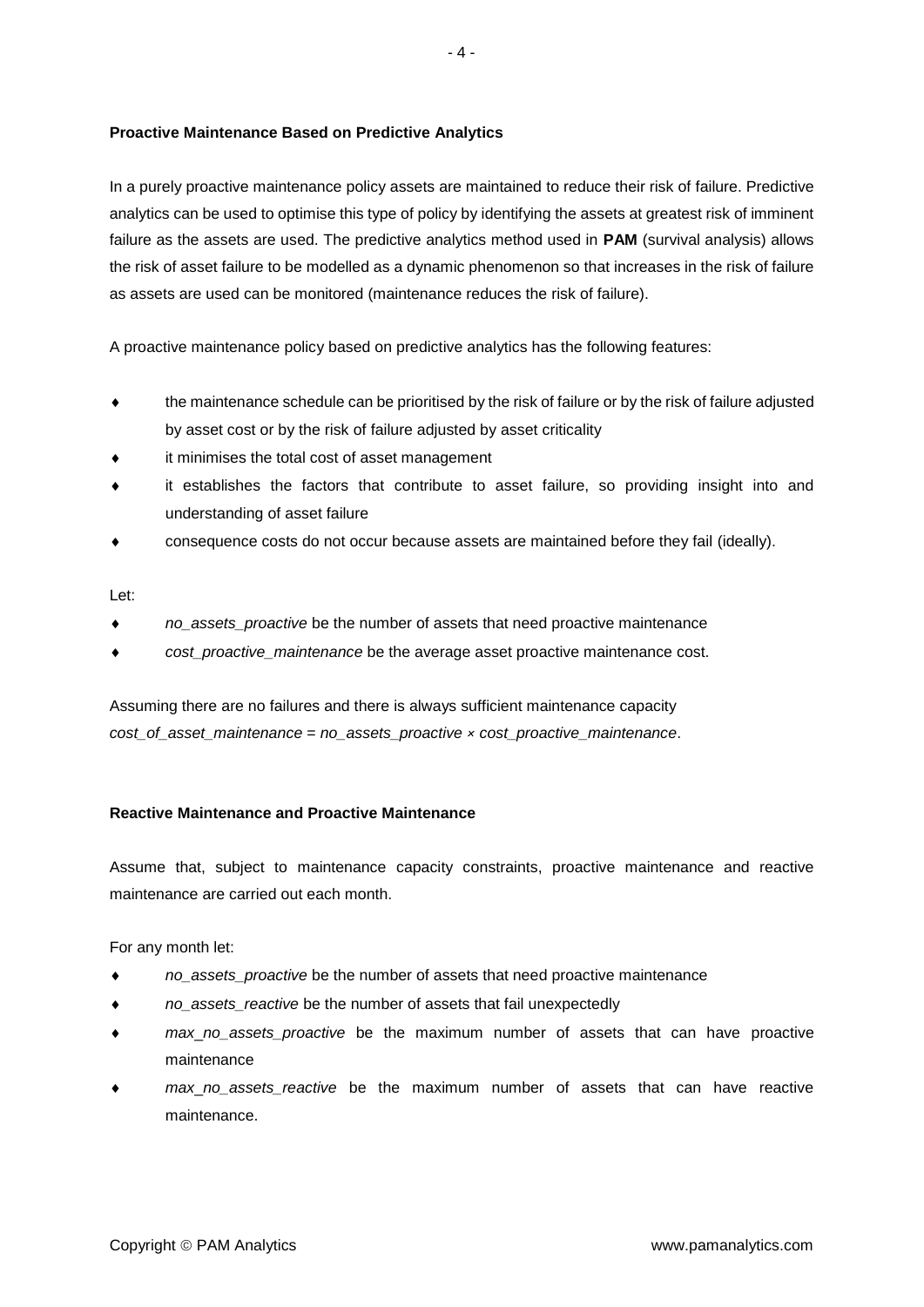Table 1 shows the four combinations of proactive maintenance and reactive maintenance that must be considered. The first combination is the simplest to analyse and the last combination is the hardest to analyse.

#### **Table 1**

| <b>Proactive Maintenance</b> | <b>Reactive Maintenance</b> |
|------------------------------|-----------------------------|
| no_assets_proactive <        | no_assets_reactive <        |
| max_no_assets_proactive      | max no assets reactive      |
| no_assets_proactive <        | no assets reactive >        |
| max_no_assets_proactive      | max no assets reactive      |
| no_assets_proactive >        | no assets reactive <        |
| max_no_assets_proactive      | max no assets reactive      |
| no assets proactive >        | no assets_reactive >        |
| max_no_assets_proactive      | max no assets reactive      |

Consider the first and third scenarios in Table 1.

#### **First Scenario**

```
cost_of_asset_failure = (no_assets_proactive × cost_proactive_maintenance) +
(no_assets_reactive × cost_reactive_maintenance) + consequence_costs.
```
# **Third Scenario**

This scenario assumes that all the maintenance (proactive and reactive) is carried out in the current and next maintenance periods. The analysis allows for some of the assets whose proactive maintenance was postponed to the next period to fail before this period.

#### *cost\_of\_asset\_failure* =

(*max\_no\_assets\_proactive* × *cost\_proactive\_maintenance*) + {SUM OVER[*assets\_requiring\_proactive\_maintenance\_next\_maintenance\_period*] (PROB(*asset\_surviving\_to\_next\_period*) × *cost\_proactive\_maintenance*) + (PROB(*asset\_failing\_before\_next\_period*) × *cost\_reactive\_maintenance*) + *consequence\_costs*} *+* [(*no\_assets\_reactive* × *cost\_reactive\_maintenance*) + *consequence\_costs*].